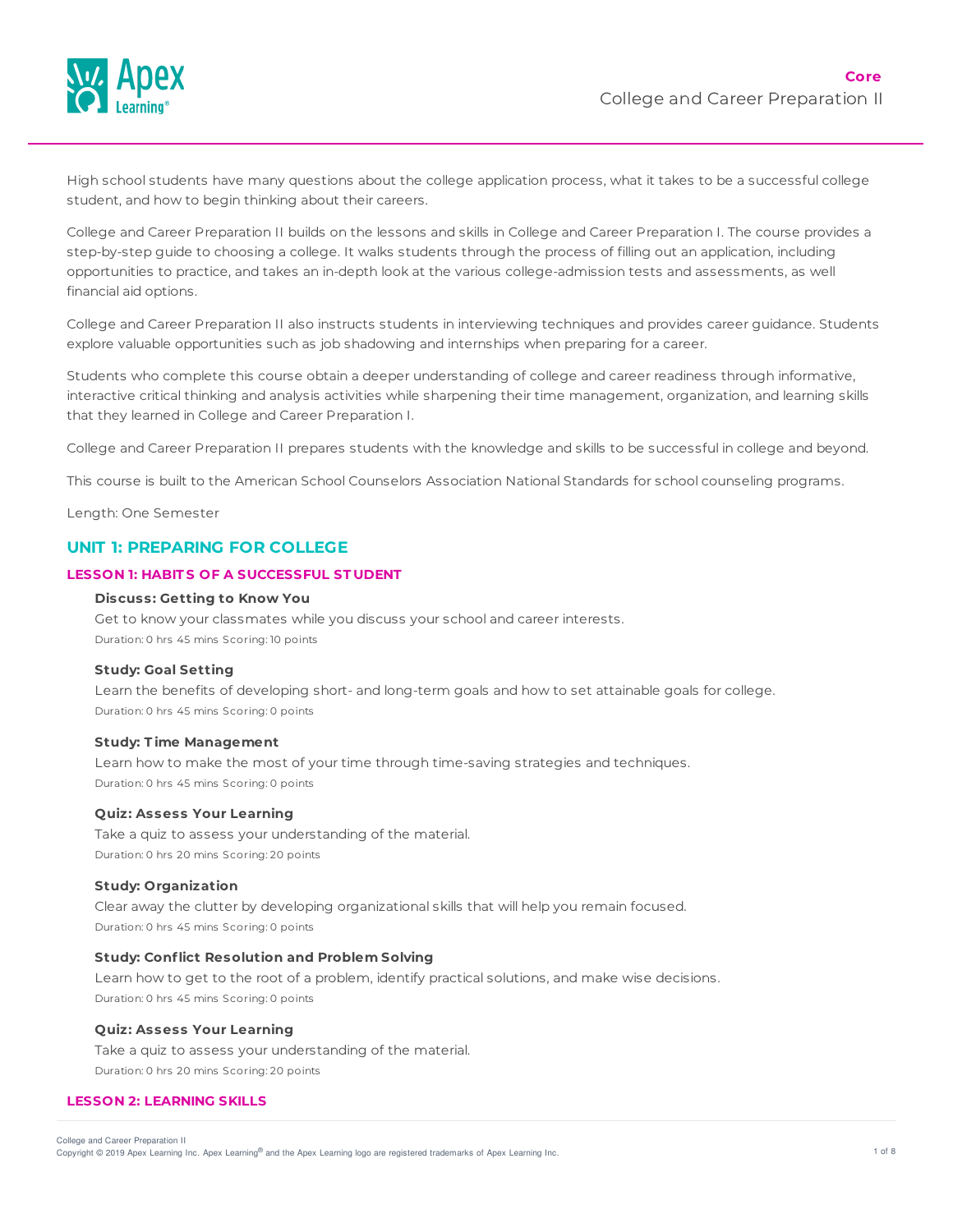### **Study: Listening Skills**

Improve your listening abilities by learning about the three different cues: verbal cues, presentation, and body language. Duration: 0 hrs 30 mins Scoring: 0 points

#### **Study: Reading Comprehension Skills**

Learn how to identify the topic, main idea, and supporting details in the materials you read. Duration: 0 hrs 45 mins Scoring: 0 points

#### **Study: Note-T aking**

Learn various note-taking methods and techniques. Duration: 0 hrs 30 mins Scoring: 0 points

## **Quiz: Assess Your Learning**

Take a quiz to assess your understanding of the material. Duration: 0 hrs 20 mins Scoring: 20 points

#### **Practice: Sharing Your Skills**

Summarize what you've learned about listening, reading, and note-taking skills, and apply it to particular issues. Duration: 1 hr Scoring: 20 points

## **LESSON 3: SUPPORT CIRCLE**

## **Study: Circle of Adults**

Learn to call on trusted resources such as school personnel, community members, and family when you need help. Duration: 0 hrs 45 mins Scoring: 0 points

### **Study: Circle of Friends**

Analyze the characteristics of your friends and their influence on your behavior. Duration: 0 hrs 30 mins Scoring: 0 points

#### **Quiz: Assess Your Learning**

Take a quiz to assess your understanding of the material. Duration: 0 hrs 20 mins Scoring: 20 points

#### **Journal: Personal Action Plan**

Write about how you will call upon the knowledge and skills of those around you to help you achieve your goals. Duration: 0 hrs 45 mins Scoring: 10 points

# **LESSON 4: EARNING COLLEGE CREDIT IN HIGH SCHOOL**

## **Study: Dual Enrollment and AP Courses**

Learn how dual enrollment and AP courses can help you save money and earn college credit. Duration: 0 hrs 45 mins Scoring: 0 points

#### **Quiz: Assess Your Learning**

Take a quiz to assess your understanding of the material. Duration: 0 hrs 20 mins Scoring: 20 points

## **Practice: Getting Credit**

Use the Internet to explore ways of getting college credit while you're in high school. Duration: 0 hrs 45 mins Scoring: 10 points

## **LESSON 5: PREPARING FOR COLLEGE WRAP-UP**

### **Review: Preparing for College**

Prepare for the unit test by reviewing key concepts and skills. Duration: 1 hr Scoring: 0 points

#### **T est (CS): Preparing for College**

Take a computer-scored test to assess what you have learned in this unit. Duration: 0 hrs 30 mins Scoring: 40 points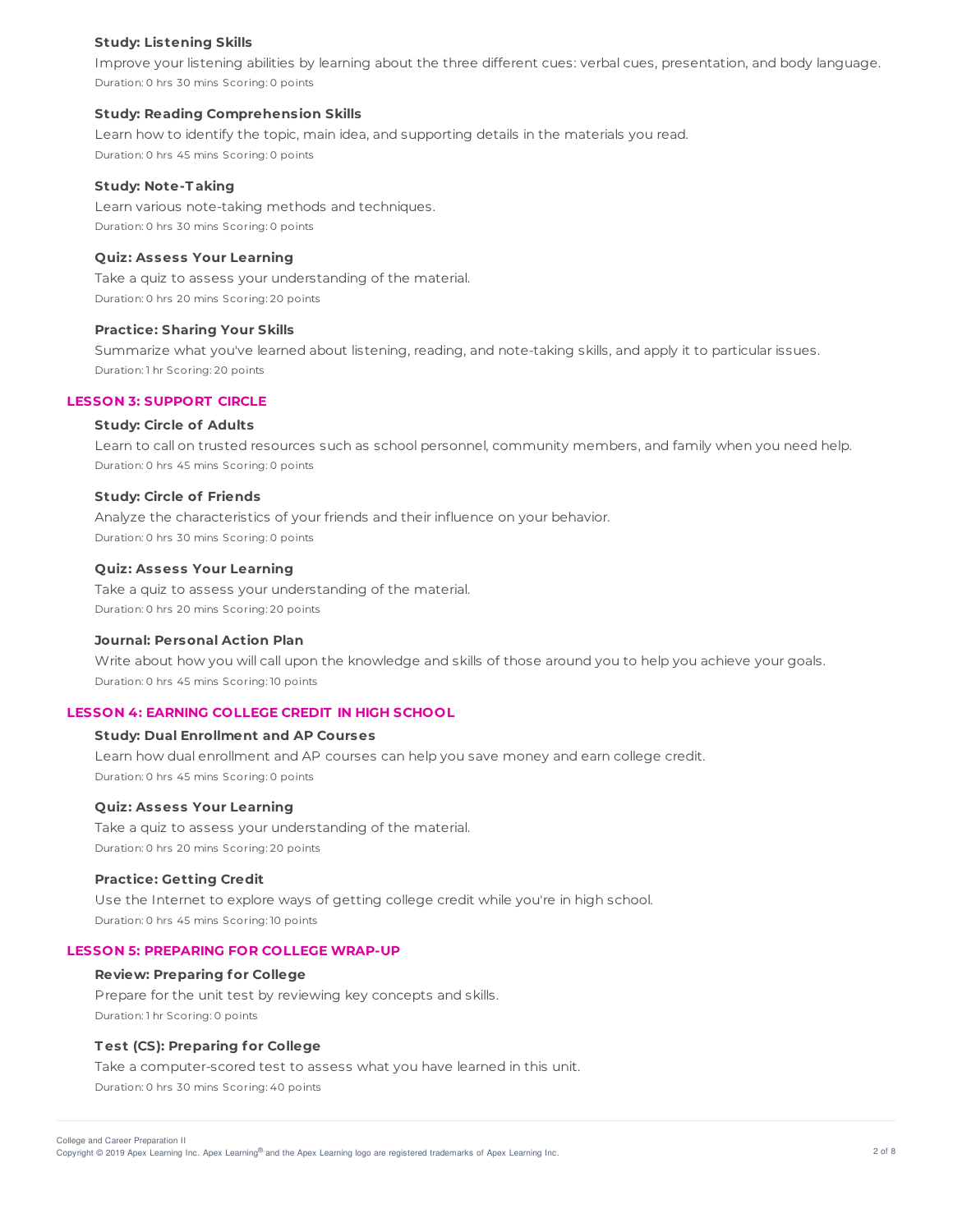## **T est (T S): Preparing for College**

Take a teacher-scored test to assess what you have learned in this unit. Duration: 0 hrs 30 mins Scoring: 20 points

# **UNIT 2: COLLEGE KNOWLEDGE**

### **LESSON 1: MY IDEAL COLLEGE**

### **Study: College Research**

Learn what to consider when selecting a college, including demographics, programs offered, athletics, student life, admission requirements, and cost. Duration: 1 hr 15 mins Scoring: 0 points

### **Quiz: Assess Your Learning**

Take a quiz to assess your understanding of the material. Duration: 0 hrs 20 mins Scoring: 20 points

#### **Practice: Looking at Colleges Online**

Use the Internet to explore colleges and find the ones that are most appropriate for you. Duration: 0 hrs 45 mins Scoring: 10 points

## **LESSON 2: COLLEGE FAIRS AND VISIT S**

#### **Study: College Fairs**

Know the questions to ask and learn how to avoid scams from less reputable institutions, and find out how to get the most out of college fairs. Duration: 0 hrs 45 mins Scoring: 0 points

#### **Study: College Visits**

Learn how to be prepared to get the most out of a college visit. Duration: 1 hr Scoring: 0 points

## **Quiz: Assess Your Learning**

Take a quiz to assess your understanding of the material. Duration: 0 hrs 20 mins Scoring: 20 points

## **Discuss: Questions Before You Go**

Talk to your classmates about the kinds of questions to ask when you attend a college fair or visit a campus. Duration: 0 hrs 45 mins Scoring: 10 points

### **LESSON 3: COLLEGE ADMISSIONS**

# **Study: Admission Requirements**

Learn about entrance requirements at different types of institutions, and get the scoop on early admissions. Duration: 0 hrs 45 mins Scoring: 0 points

### **Quiz: Assess Your Learning**

Take a quiz to assess your understanding of the material. Duration: 0 hrs 20 mins Scoring: 20 points

### **Journal: Am I Ready?**

Write about the entrance requirements for a school of your choice and think about what you need to do to qualify. Duration: 0 hrs 45 mins Scoring: 10 points

### **LESSON 4: COLLEGE APPLICAT IONS**

# **Study: Choosing, Applying to, and Accepting Admission to Colleges**

Learn how to choose, apply to, and accept or decline admission to a variety of colleges. Duration: 1 hr Scoring: 0 points

#### **Study: Personal Essay**

Learn the elements that go into a strong personal statement, including what makes you unique and why a college should accept you into its program.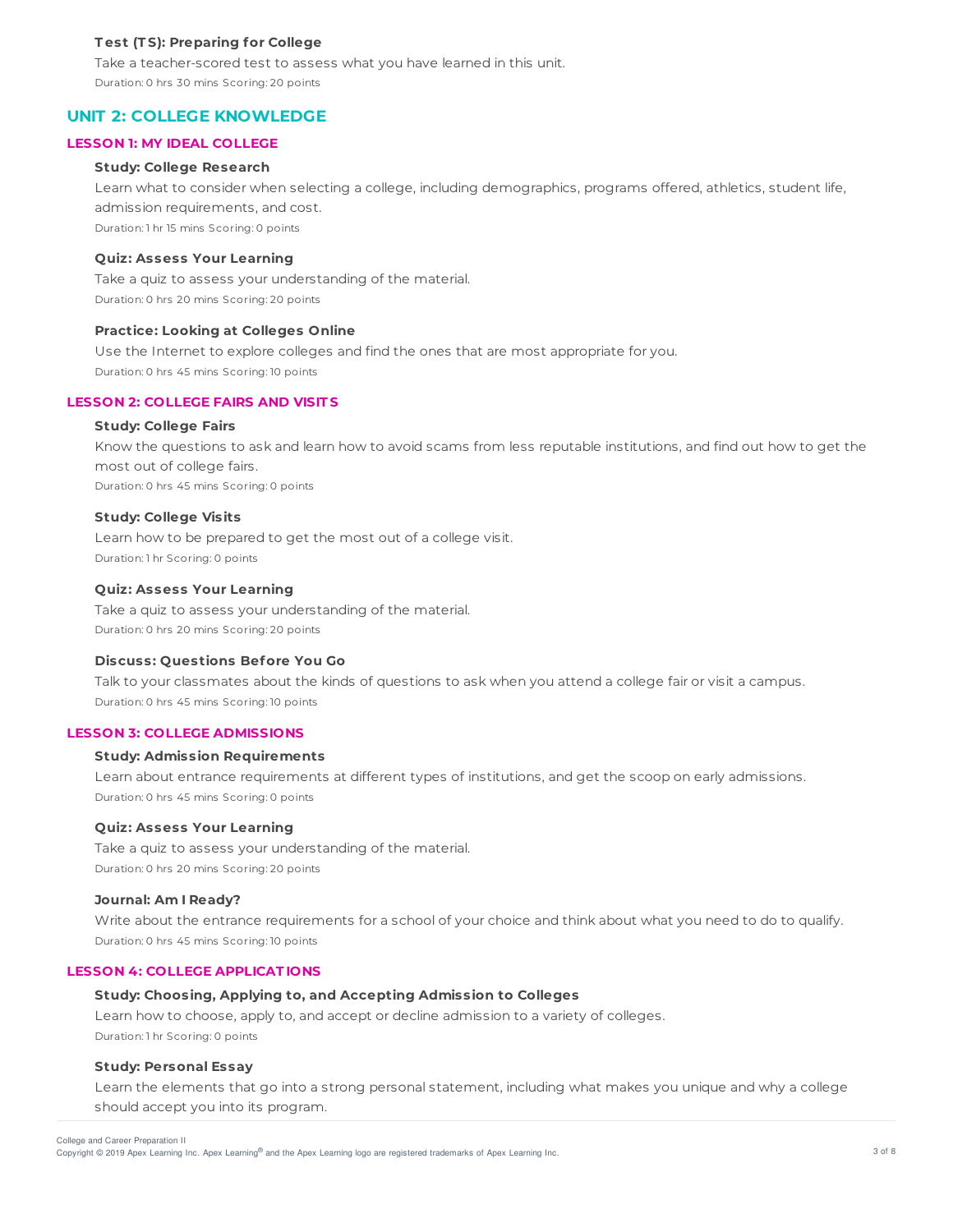#### **Study: Letters of Recommendation**

Discover how to secure solid letters of recommendation from teachers, advisers, and others who know you well. Duration: 0 hrs 30 mins Scoring: 0 points

### **Quiz: Assess Your Learning**

Take a quiz to assess your understanding of the material. Duration: 0 hrs 20 mins Scoring: 20 points

## **Practice: Writing a Personal Essay**

Write a personal essay. Duration: 1 hr Scoring: 20 points

### **LESSON 5: COLLEGE KNOWLEDGE WRAP-UP**

#### **Review: College Knowledge**

Prepare for the unit test by reviewing key concepts and skills. Duration: 1 hr Scoring: 0 points

### **T est (CS): College Knowledge**

Take a computer-scored test to assess what you have learned in this unit. Duration: 0 hrs 30 mins Scoring: 40 points

#### **T est (T S): College Knowledge**

Take a teacher-scored test to assess what you have learned in this unit. Duration: 0 hrs 30 mins Scoring: 20 points

# **UNIT 3: TESTING AND ASSESSMENTS**

# **LESSON 1: SAT**

## **Study: SAT**

Learn about the assessment's purpose, content, and scoring. Duration: 1 hr 15 mins Scoring: 0 points

#### **Quiz: Assess Your Learning**

Take a quiz to assess your understanding of the material. Duration: 0 hrs 20 mins Scoring: 20 points

## **Discuss: Preparing for the SAT**

Talk to your classmates about preparing for and taking the SAT. Duration: 0 hrs 45 mins Scoring: 10 points

# **LESSON 2: ACT**

### **Study: ACT**

Learn about the assessment's purpose, content, and scoring. Duration: 1 hr 15 mins Scoring: 0 points

### **Quiz: Assess Your Learning**

Take a quiz to assess your understanding of the material. Duration: 0 hrs 20 mins Scoring: 20 points

### **Practice: Gathering More Information on the ACT**

Use the Internet to gather more information on the ACT. Duration: 0 hrs 45 mins Scoring: 10 points

### **LESSON 3: ACCUPLACER**

# **Study: ACCUPLACER**

Learn about the ACCUPLACER assessment's purpose, content, and placement scores. Duration: 1 hr 15 mins Scoring: 0 points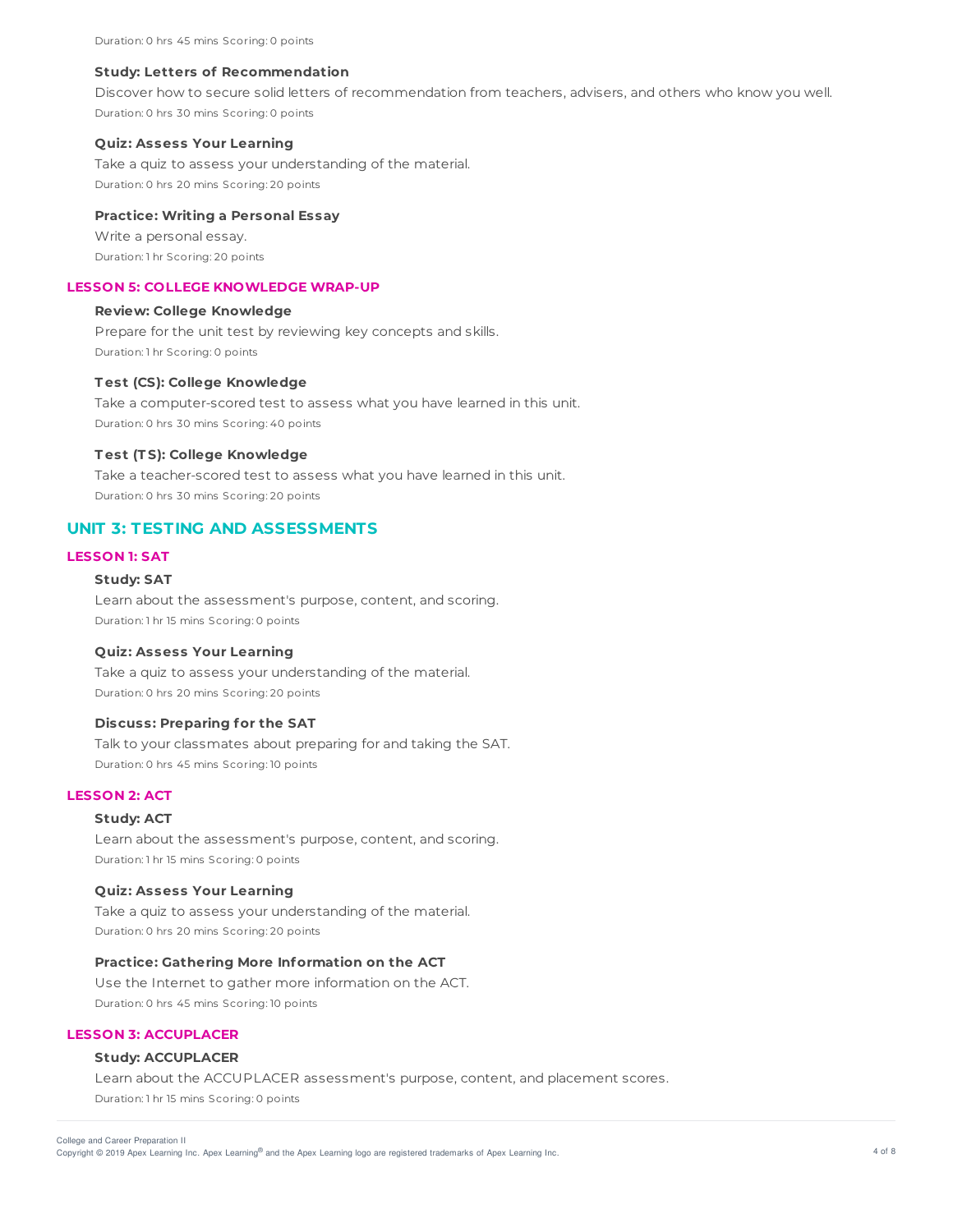### **Quiz: Assess Your Learning**

Take a quiz to assess your understanding of the material. Duration: 0 hrs 20 mins Scoring: 20 points

## **Journal: What ACCUPLACER Means to Me**

Think and write about what the ACCUPLACER assessment mean to you. Duration: 0 hrs 45 mins Scoring: 10 points

## **LESSON 4: CLEP**

#### **Study: CLEP**

Learn about the CLEP test's purpose, subject offerings, and scoring, and how college credit is awarded. Duration: 0 hrs 45 mins Scoring: 0 points

## **Quiz: Assess Your Learning**

Take a quiz to assess your understanding of the material. Duration: 0 hrs 20 mins Scoring: 20 points

#### **Practice: T ests I'll T ake**

Write about the tests that you can take, about how to prepare for them, and about their respective advantages. Duration: 1 hr Scoring: 20 points

### **LESSON 5: T EST ING AND ASSESSMENT S WRAP-UP**

## **Review: T esting and Assessments**

Prepare for the unit test by reviewing key concepts and skills. Duration: 1 hr Scoring: 0 points

## **T est (CS): T esting and Assessments**

Take a computer-scored test to assess what you have learned in this unit. Duration: 0 hrs 30 mins Scoring: 40 points

### **T est (T S): T esting and Assessments**

Take a teacher-scored test to assess what you have learned in this unit. Duration: 0 hrs 30 mins Scoring: 20 points

# **UNIT 4: FINANCIAL AID**

### **LESSON 1: FAFSA AND CSS/PROFILE**

# **Study: FAFSA4caster**

Learn about the FAFSA4caster and its use and benefits. Duration: 0 hrs 45 mins Scoring: 0 points

### **Study: FAFSA**

Learn how to complete the FAFSA when applying for federal financial aid, how to interpret the information provided through a Student Aid Report, and how to estimate the funds you will receive from financial aid packages at various institutions.

Duration: 1 hr 15 mins Scoring: 0 points

### **Study: CSS/PROFILE**

Learn about the CSS/PROFILE, its purpose, and the steps you should take to successfully complete an application. Duration: 0 hrs 45 mins Scoring: 0 points

### **Quiz: Assess Your Learning**

Take a quiz to assess your understanding of the material. Duration: 0 hrs 20 mins Scoring: 20 points

#### **Discuss: Financial Aid 101**

Use the financial aid terms you've been learning as you engage in a discussion with your classmates.

Duration: 0 hrs 45 mins Scoring: 10 points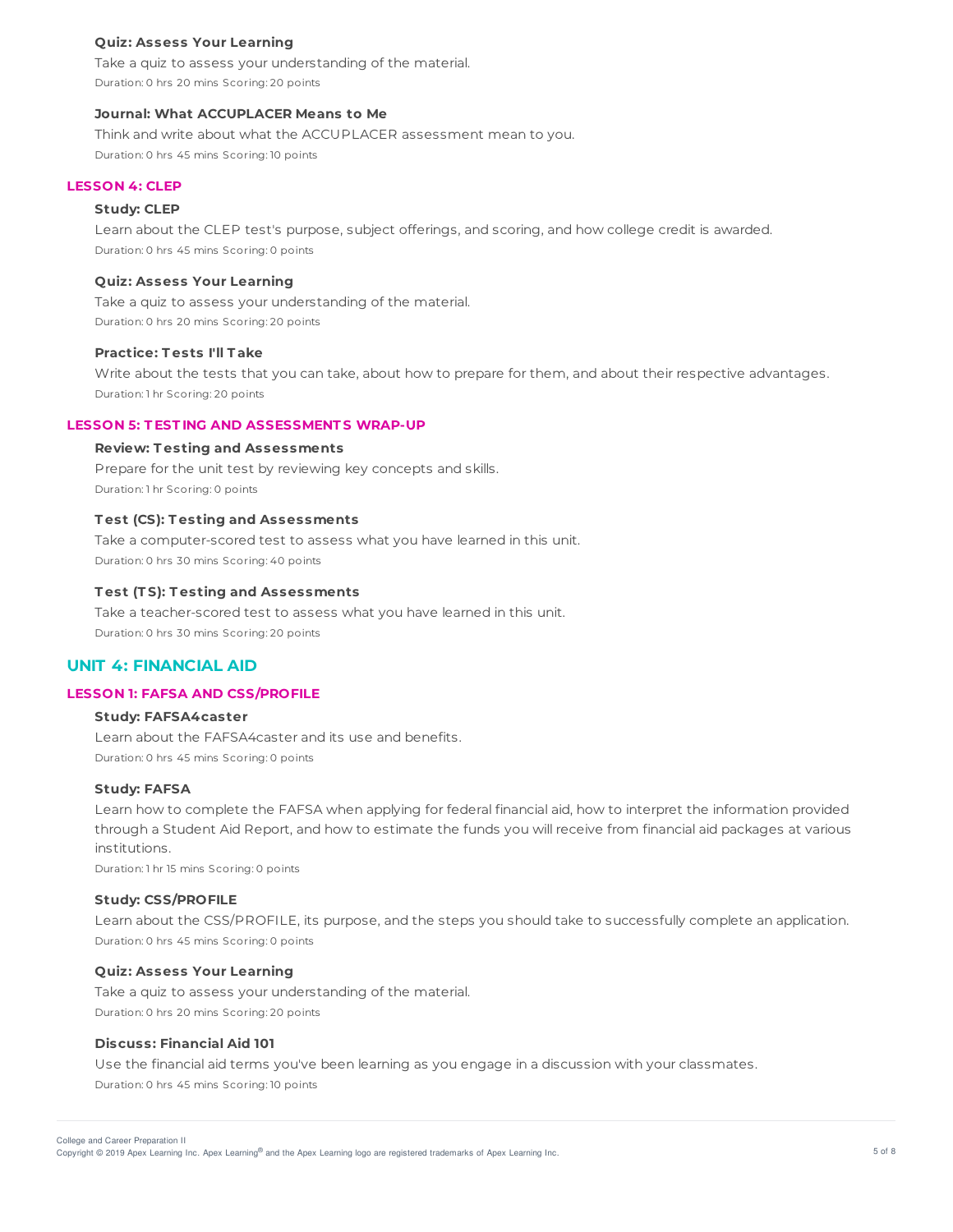## **LESSON 2: SCHOLARSHIPS, GRANT S, AND WORK-ST UDY**

#### **Study: T he Scholarship Search**

Learn how to search for and apply for scholarships. Duration: 0 hrs 45 mins Scoring: 0 points

### **Study: Grants — Free Money!**

Learn about the different types of grants and how to apply for them. Duration: 1 hr Scoring: 0 points

#### **Study: Work-Study**

Learn about on-campus work opportunities and how work-study jobs can help you pay for college. Duration: 0 hrs 45 mins Scoring: 0 points

## **Quiz: Assess Your Learning**

Take a quiz to assess your understanding of the material. Duration: 0 hrs 20 mins Scoring: 20 points

#### **Practice: Find the Money**

Use the Internet to research scholarships and grants. Duration: 0 hrs 45 mins Scoring: 10 points

## **LESSON 3: LOANS**

# **Study: Loans**

Learn about the different types of loans, interest rates, and repayment options. Duration: 0 hrs 45 mins Scoring: 0 points

## **Quiz: Assess Your Learning**

Take a quiz to assess your understanding of the material. Duration: 0 hrs 20 mins Scoring: 20 points

### **Journal: T hinking about Loans**

Start making a plan to secure the funds you'll need to pay for school. Duration: 0 hrs 45 mins Scoring: 10 points

#### **LESSON 4: FINANCIAL AID WRAP-UP**

### **Review: Financial Aid**

Prepare for the unit test by reviewing key concepts and skills. Duration: 1 hr Scoring: 0 points

## **T est (CS): Financial Aid**

Take a computer-scored test to assess what you have learned in this unit. Duration: 0 hrs 30 mins Scoring: 40 points

### **T est (T S): Financial Aid**

Take a teacher-scored test to assess what you have learned in this unit. Duration: 0 hrs 30 mins Scoring: 20 points

# **UNIT 5: CAREERS**

## **LESSON 1: MY CAREER PORT FOLIO**

#### **Study: Employment Applications**

Learn how to answer application questions, as well as how to create a pocket application, a fast and easy tool to use when applying for jobs. Duration: 1 hr Scoring: 0 points

## **Study: Résumés and Cover Letters**

Learn how to create a résumé that will highlight your accomplishments for college admission and employment purposes and how to create an eye-catching cover letter.

Duration: 1 hr 15 mins Scoring: 0 points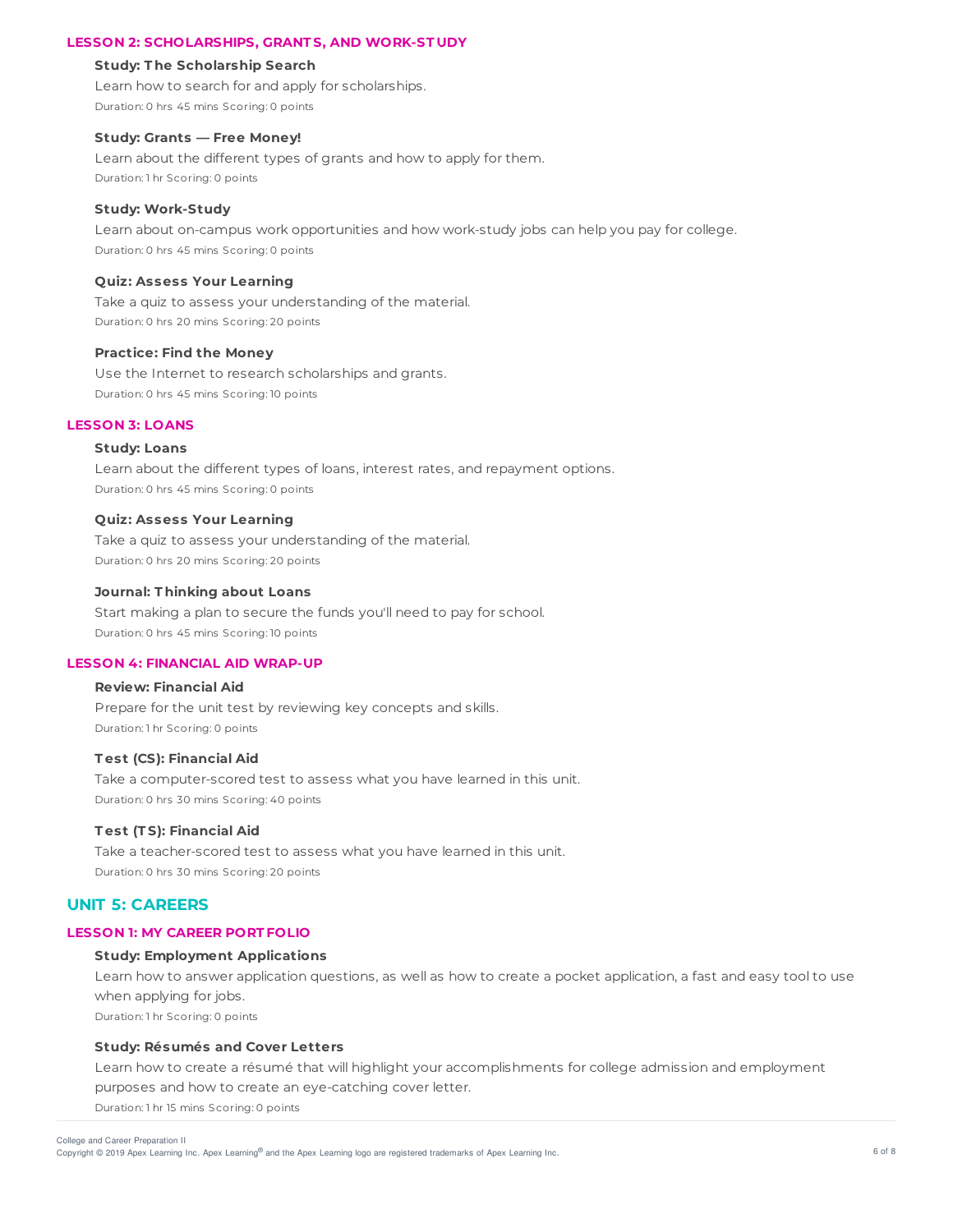### **Quiz: Assess Your Learning**

Take a quiz to assess your understanding of the material. Duration: 0 hrs 20 mins Scoring: 20 points

#### **Practice: Prepare a Résumé**

Prepare a résumé. Duration: 1 hr Scoring: 20 points

### **LESSON 2: DRESS FOR SUCCESS**

#### **Study: Etiquette and Dressing for Success**

Learn proper ways to dress for different types of interviews, including a college interview, and learn phone and social media etiquette when searching for that perfect job. Duration: 0 hrs 45 mins Scoring: 0 points

**Study: Interviewing T ips and T hank-You Letters**

Learn the dos and don'ts of interviewing, as well as how to write a sincere thank-you letter. Duration: 1 hr Scoring: 0 points

#### **Quiz: Assess Your Learning**

Take a quiz to assess your understanding of the material. Duration: 0 hrs 20 mins Scoring: 20 points

## **Discuss: Interview Questions**

Ask and answer interview questions. Duration: 0 hrs 45 mins Scoring: 10 points

## **LESSON 3: MAKING T HE MOST OF JOB EXPERIENCE**

# **Study: Job Shadows and Internships**

Learn about the benefits of job shadows, the benefits of the different types of internships, and how to apply for both. Duration: 1 hr 15 mins Scoring: 0 points

#### **Study: Job Searches and Networking**

Learn how to search for a job in the field you are interested in studying, as well as how to make connections and get experience through networking. Duration: 0 hrs 45 mins Scoring: 0 points

#### **Quiz: Assess Your Learning**

Take a quiz to assess your understanding of the material. Duration: 0 hrs 20 mins Scoring: 20 points

### **Practice: Find a Job**

Use the Internet to find jobs you'd like to apply for. Duration: 0 hrs 45 mins Scoring: 10 points

## **LESSON 4: CAREERS WRAP-UP**

#### **Review: Careers**

Prepare for the unit test by reviewing key concepts and skills. Duration: 1 hr Scoring: 0 points

# **T est (CS): Careers**

Take a computer-scored test to assess what you have learned in this unit. Duration: 0 hrs 30 mins Scoring: 40 points

#### **T est (T S): Careers**

Take a teacher-scored test to assess what you have learned in this unit. Duration: 0 hrs 30 mins Scoring: 20 points

# **UNIT 6: WRAP-UP**